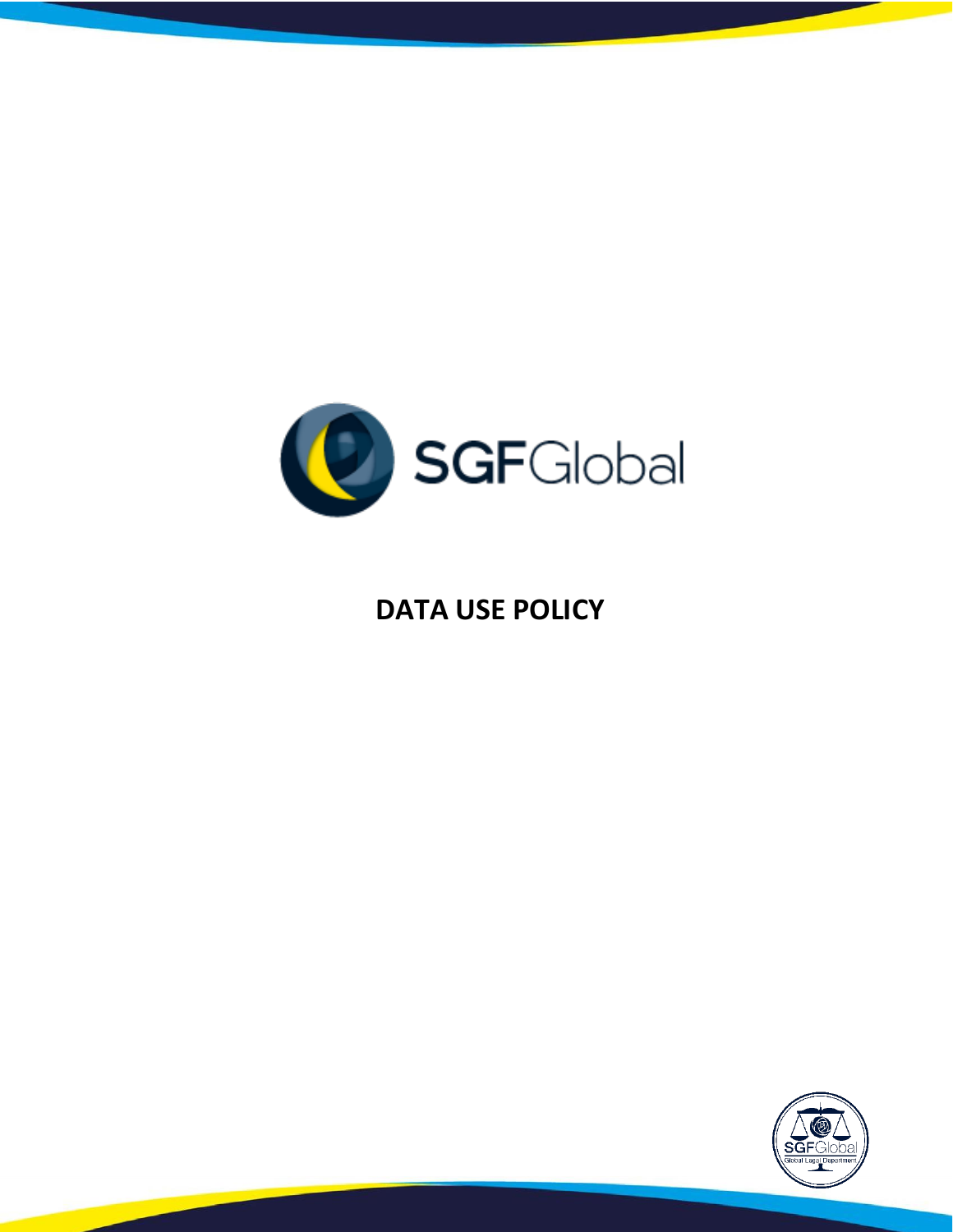**1. Categories of personal data, purposes of processing and legal bases**

# • **Website data**

When you visit our website, we normally collect the following data from the website that derives from your use of it (among others): browser type and version, operating system used, website from which you visit us (referrer URL), website you visit, date and time of access to our website, and IP address. Your IP address is used to enable you to access our website.

You will be notified in a timely and appropriate manner of the use of your data, in the same way your personal information will be treated in a manner consistent with the purposes for which it was originally collected or for which you give your consent.

We may carry out the processing of your personal data on the following legal grounds: the processing is necessary to offer you our services, to enable the transmission of communication, and to maintain or restore the security of the networks and electronic services of communication, or to detect alterations and / or technical failures during the transmission of electronic communications.

#### • **Account - Website (restricted area)**

When you start as user and create a user account on our website to access the restricted area of the SGF Global website, we may ask you to enter the following personal data (among others): name and surname, date of birth, current job position and company where you work, postal address, email address, telephone number, personal address, password chosen for your account, and request to receive emails or a text message as a verification step, additionally we request a small summary of the skills you have and your resume. We process this user data for the following purposes: to provide you with access to materials in the restricted area of our website, to manage your application, to offer you the services we provide, to process contracts, to improve our website in accordance with usage patterns, to protect our secrets. business, for technical administration or for other purposes to which you have given your consent.

We may carry out the processing of your personal data on the following legal grounds: The processing is necessary to offer our services. Processing is also necessary to carry out a contract to which You are bound, or to perform actions to sign a contract at Your request. Additionally, the processing is necessary for the purposes of our legitimate interests or the legitimate interests of third parties (see above such interests), unless other interests or fundamental rights and freedoms that require the protection of your personal data take precedence. of said interests

#### • **Application for work**

When you apply for a job through our website, we may collect and process (among others) the following personal data about you: user data (as defined above), application date, application status and requests to the service of Customer Support. We process this personal data to fulfill our services that consist of providing human resources to our clients according to their needs, to perform customer service services, to comply with legal obligations, to defend, substantiate and exercise legal claims, to send marketing materials in the scope permitted by law and to analyze your interests for marketing purposes.

Within this section, we must inform that we will use your contact information to request additional information to complement the one already sent and to schedule interviews with our clients.

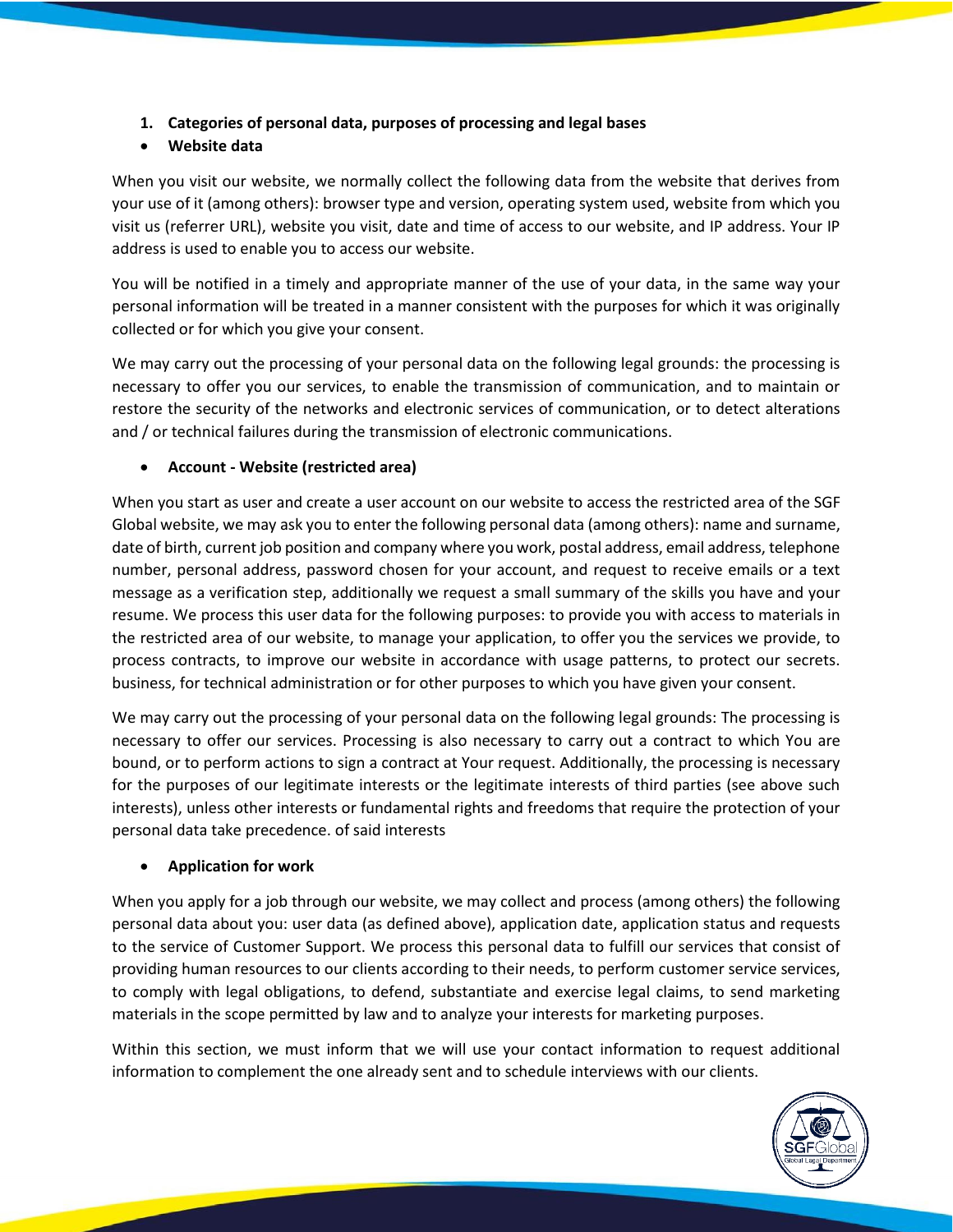We may carry out the processing of your personal data on the following legal grounds: The processing is necessary to offer our services. Processing is also necessary to carry out a contract to which You are bound, or to perform actions to sign a contract at Your request. Additionally, the processing is necessary for the purposes of our legitimate interests or the legitimate interests of third parties (see above such interests), unless other interests or fundamental rights and freedoms that require the protection of your personal data take priority first. of said interests.

## • **Employment and hiring of personnel**

Through the website you can apply for a job in the business group or for your clients. You will find more information about the data processing that takes place within the framework of the employment and recruitment sections of our website.

## • **Other online forms and general communications with us:**

If you have questions, proposals, or comments, do not hesitate to send them to us. When you contact us (eg through an online form), we may collect and process (among others) the following personal data about you: name and surname, specialty, postal address, email address, number of phone, and your request. We process this personal data to be able to respond to your request.

We may carry out the processing of your personal data on the following legal grounds: The processing is necessary to offer our services. Processing is also necessary to carry out a contract to which You are bound, or to perform actions to sign a contract at Your request. Additionally, the processing is necessary for the purposes of our legitimate interests or the legitimate interests of third parties (see above such interests), unless other interests or fundamental rights and freedoms that require the protection of your personal data take priority first. of said interests.

In general, providing your personal data is voluntary, but in certain cases it is necessary to be able to sign a contract with us or receive our services / products as you have requested.

Failure to provide your personal data may cause you inconvenience - for example, certain products or services may not be delivered to you. However, if the contrary is not indicated, the fact of not providing your personal data does not entail legal consequences for you.

- **1. Transfer of data to third parties and international transfer of data**
- **Recipients within the SGF GLOBAL business group**

Your personal data may be received by different recipients within the SGF GLOBAL business group. Depending on the categories of personal data and in accordance with the purposes for which the personal data have been collected, your personal data may be received by different SGF GLOBAL companies and the internal departments of said companies. For example, our information technology department may have access to your user account data, and our marketing and sales departments may have access to your user account data or data in connection with your product orders. Additionally, other departments within the SGF GLOBAL business group, such as the legal department, the finance department or the internal audits department, may have access to certain personal data about you in accordance with the "Need to Know" principle. (I need to know).

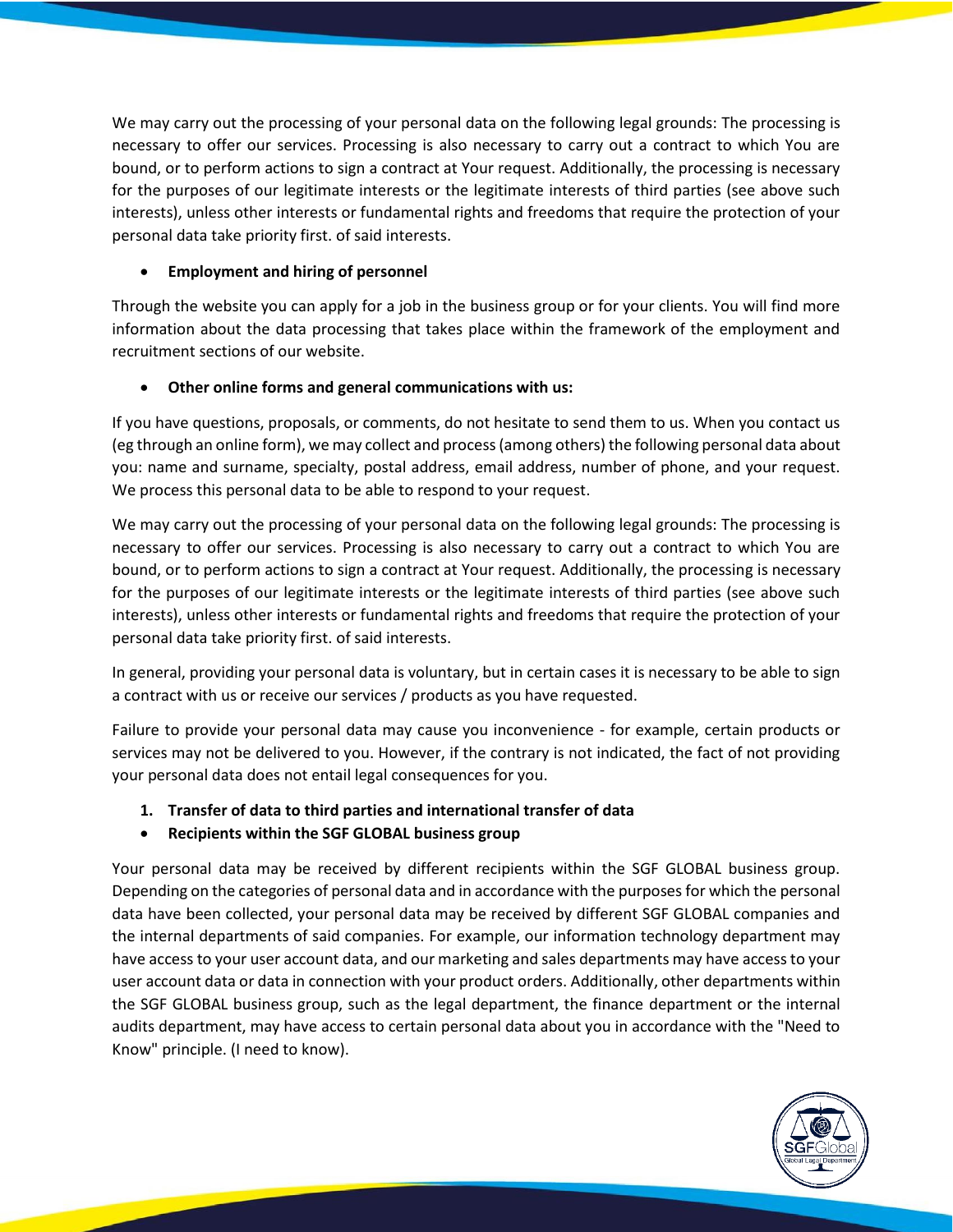#### • **Other receivers**

In accordance with current legislation on data protection, we may transfer your personal data to authorities of criminal prosecution, government, justice, legal advisers, external experts, or business partners. In the event of a business merger or acquisition of a company, personal data may be transferred to third parties that participate in such mergers or acquisitions. We will not transfer your personal data to third parties without your permission for advertising, marketing, or other purposes.

The personal data that we collect or that you provide us may be transferred to recipients within and outside the European Economic Area ("EEA") and they may process them. Some of the non-EEA recipients must have the EU-US Privacy Shield certification, while others must be in countries with adequacy decisions, especially Argentina, Canada (for non-official institutions subject to the Canadian Personal Information Protection and Electronic Documents Act) and Switzerland; In this way, it is guaranteed that in any case the transfer offers an adequate level of data protection from the point of view of European data protection legislation. Other recipients could be in countries that do not offer an adequate level of data protection from the point of view of European data protection legislation. We will take all necessary measures to ensure that any transfer of data outside the EEA is adequately protected in accordance with current data protection legislation. In relation to the transfer of data to countries that do not offer an adequate level of data protection, we will base any transfer on adequate safeguards, such as standard data protection clauses adopted by the European Commission or a supervisory authority, codes of conduct approved together with legally binding and punishable commitments by the recipient, or approved certification mechanisms together with legally binding and punishable commitments by the recipient. You can request a copy of such appropriate safeguards by contacting us.

#### **2. What rights do you have and how can you exercise them?**

If you have given your consent to a certain type of collection, processing and use of your personal data, you can revoke your consent at any time with future effect. Additionally, you can object to the use of your personal data for marketing purposes (free of charge), without incurring more costs than the transmission costs in accordance with the basic rates (below you will find additional information on the right to object).

By virtue of current legislation on data protection, you may have the following rights: (i) access to your personal data; (ii) rectification of your personal data; (iii) cancellation of your personal data; (iv) restriction of the processing of your personal data; (v) data portability; (vi) opposition to the processing of your personal data (including opposing the profiling of the data [profiling]); and (vii) other rights in relation to automated decision making.

Keep in mind that the rights mentioned above may be modified within the framework of current legislation on data protection. Below you will find additional information about your rights:

#### **a. Right of access to your personal data:**

You may have the right to ask us to confirm whether personal data about you is being processed and, if so, to request access to such personal data. The information that can be consulted in said access includes - among others - the purposes of the processing, the affected categories of personal data, and the recipients or categories of recipients to whom the personal data have been or will be communicated.

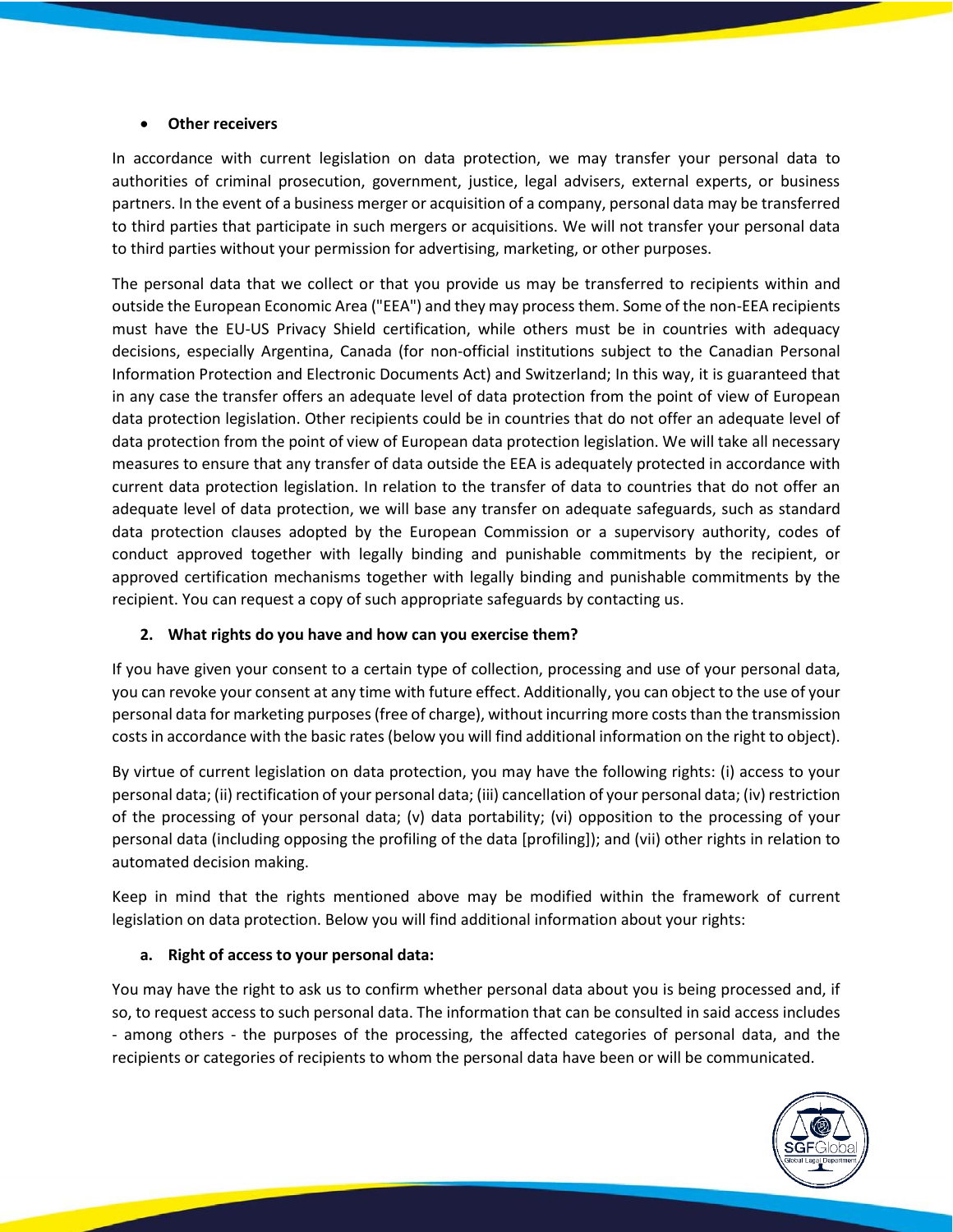You may have the right to request a copy of the personal data currently processed. If you request more copies, we may charge you an appropriate fee based on processing costs.

## **b. Right of rectification**

You may have the right to ask us to rectify personal data about you if it contains errors. Depending on the purposes of the processing, you may have the right to ask us to complete the personal data if it is incomplete, including by providing an additional statement.

## **c. Right of cancellation**

In certain circumstances you may have the right to require us to delete personal data about you, after which we may be obliged to delete such data.

#### **d. Right of restriction of processing**

In certain circumstances you may have the right to require us to restrict the processing of your personal data. In this case, the corresponding data will be determined, and we can only process them for specific purposes.

#### **e. Right of data portability**

In certain circumstances, you may have the right to request that we provide you with the personal data that you have provided us in a structured, customary, and machine-readable format, and you may have the right to transfer said data to another controller without our being able to oppose.

#### **f. Right of objection**

In certain circumstances, you may have the right to object at any time to the processing of personal data about you for reasons arising from your special situation, after which we may be obliged to no longer process your personal data. This right to object may apply especially if SGF GLOBAL collects and processes your personal data for profiling purposes in order to better understand your commercial interests for SGF GLOBAL products and services. Additionally, you can exercise your right to object to your data being used for direct marketing through personal visits, postal mailings or - in the case of an ongoing business relationship - emails. If you have a right to object and exercise it, we will no longer be able to process your personal data for these purposes. To exercise this right, contact us as described in section. 6 (Contact).

However, this right of opposition cannot be given particularly if the processing of your personal data is necessary to carry out actions before signing a contract, or to carry out an already signed contract.

# **g. Other rights in relation to automated decision making**

Additionally, in certain circumstances in relation to automated decision making, you have the right to request human intervention, express your position and challenge the decision.

To exercise your rights, please contact us using the following link [http://www.sgfglobal.com/contact.php,](http://www.sgfglobal.com/contact.php) or send us an email to: [soporte@sgfglobal.com](mailto:soporte@sgfglobal.com)